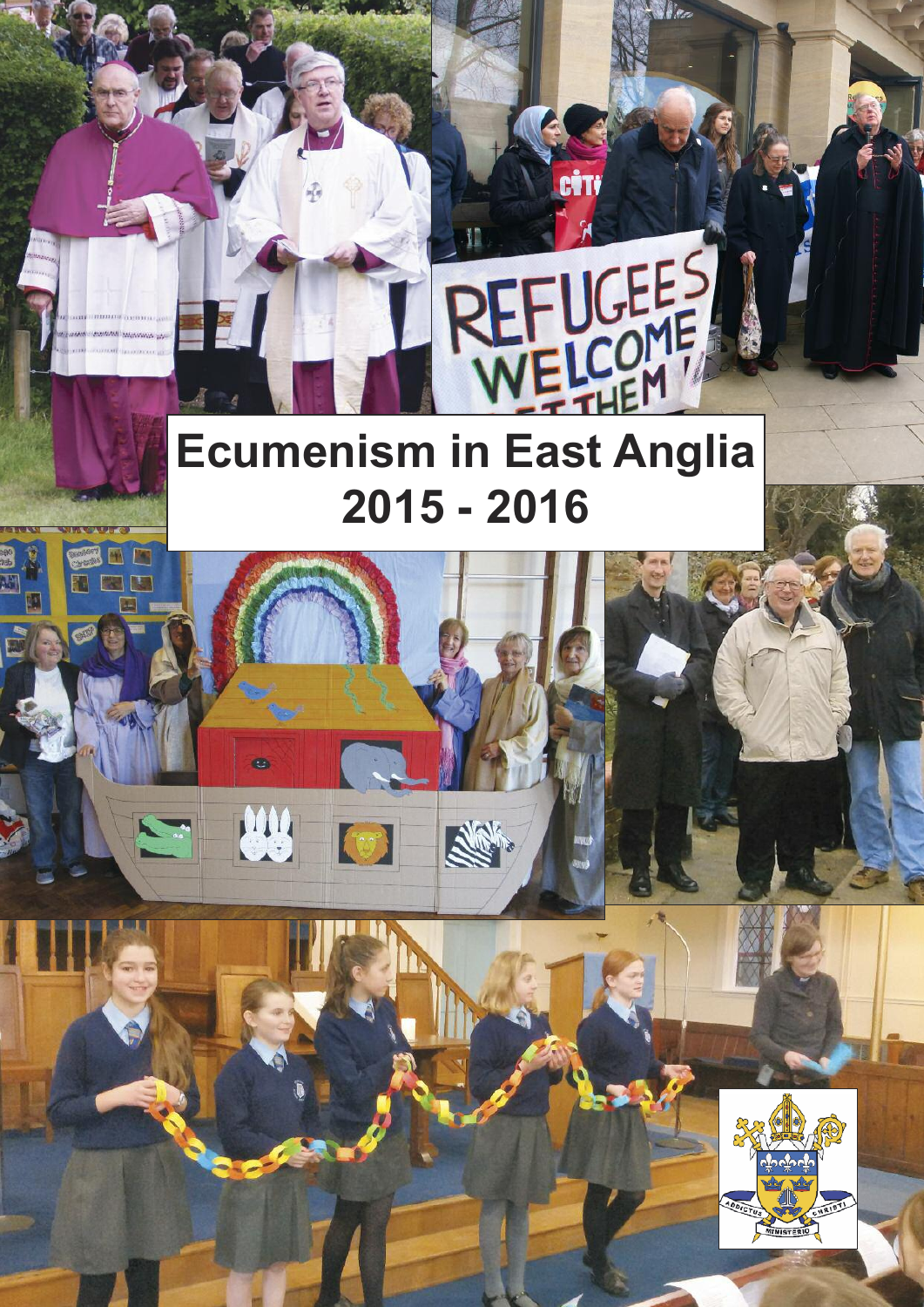# **Index**

| Useful contacts                             | Page 2         |
|---------------------------------------------|----------------|
| Bishop's Foreword                           | Page 3         |
| <b>Ecumenical Survey Results</b>            | Pages $4 - 10$ |
| <b>Survey Summary and Commentary</b>        | Pages 11 - 12  |
| County Ecumenical Officer's Thoughts        | Pages 13 - 14  |
| Inter Religious & Inter Faith Sub Committee | Page 15        |

# **Cover picture captions**

**Front page pictures,** from the top left: Bishop Alan and the Bishop of Norwich at St Walstan's anniversary celebration near Norwich, a refugee support march from St John's Cathedral in Norwich, St Benedict's Sawtry members join Anglicans and Methodists as part of the Open the Book project telling Bible stories in local schools, Acle churches together walk, St Louis school pupils in Bury St Edmunds take part in an event during the Week of Christian Unity.

**Back page pictures,** from top left: Muslim students at the Catholic Bethlehem University met by a group from Pilgrimage People, the Wisbech Inter Faith Forum, CAFOD rep Judith Tooth from Diss at the Climate Summit in Paris with President Francois Hollande and other faith representatives, Pilgrimage People visit the Tunes for Peace Project at the Palestinian Centre for Rapprochement Between People in Bethlehem, and Christians, Jews and Muslims attended an historic Nostra Aetate inter-religion symposium at St John's Cathedral.

# **Useful contacts:**

Diocese of East Anglia

Bishop Rt. Rev. Alan Stephen Hopes BD AKC The White House, 21 Upgate, Poringland, Norwich, Norfolk NR14 7SH Tel: 01508 492202 Email: office@rcdea.org.uk

The Diocesan Commission for Dialogue and Unity Chairman Rev Geoffrey Cook, 20 Brierley Walk, Cambridge CB43NH Email: gmc1000@cam.ac.uk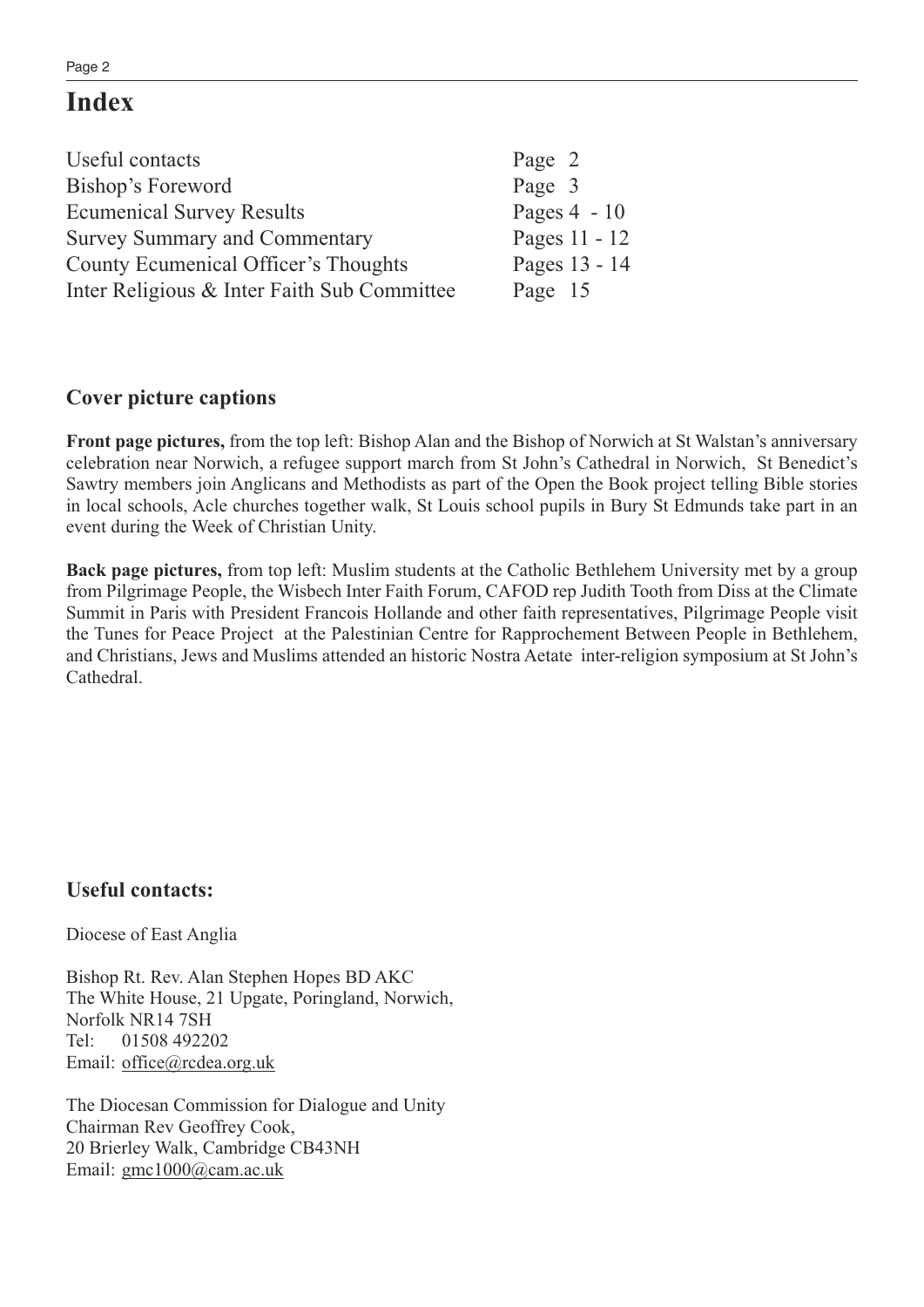# **FOREWORD**

The Diocesan Commission for Dialogue and Unity conducted an Ecumenical Survey covering the whole of the Diocese over the period 2015 - 16 and the results are now available in this report.

In 2015, the Church celebrated the 50th anniversary of the promulgation of the Second Vatican Council document Nostra Aetate concerning the relationship between the Christian Church, Jews and Muslims.

This anniversary was marked in the Diocese by a one day symposium, involving Christians, Jews and Muslims on Sunday 1st November 2015 at the Cathedral, Norwich.

2017 is the 500th Anniversary of the writing by Martin Luther of his 95 Theses, which unleashed the Reformation. This anniversary takes place at a time when relations between Catholics and Lutherans have entered a new era of friendship. Both these events bring into focus how in our present world there is a need for constructive dialogue between peoples of all faiths.



The last time that the Commission conducted a similar survey was in 2001 - 2002. At that time the overall conclusion was "There is clearly a substantial ecumenical awareness in the Diocese" and the present survey doesn't suggest any diminution of that awareness. Indeed the conclusion is that "there is significant involvement of members of the Diocese working both locally and as officers of Local Ecumenical Bodies". The Report shows that much Parish involvement is highest in 'Food Banks', 'Traidcraft' followed closely by chaplaincy work in prison, hospitals and universities and colleges and 'Street Pastors'. The Report concludes "The Ecumenical activities between the churches are much more detailed in this survey and are very impressive. Both Spiritual Witness and practical projects show the churches working together well".

In the 'Foreword'to the 2001-2002 Report it was stated that in East Anglia "There is a great need for mutual understanding and respect and plenty of opportunity for working together for the good of all". The present Report indicates that there has been a positive response to the opportunities referred to in the earlier Report. In the present document it is clear that members of the Diocese have responded well to the challenges facing our present society and in doing so have given considerable witness to the ecumenical cause.

I would like to thank all those involved in carrying out this survey and for putting the report together.

UT UNUM SINT- That we may be one!

+ Oland. Hope

**Rt Rev Alan Hopes Bishop of East Anglia**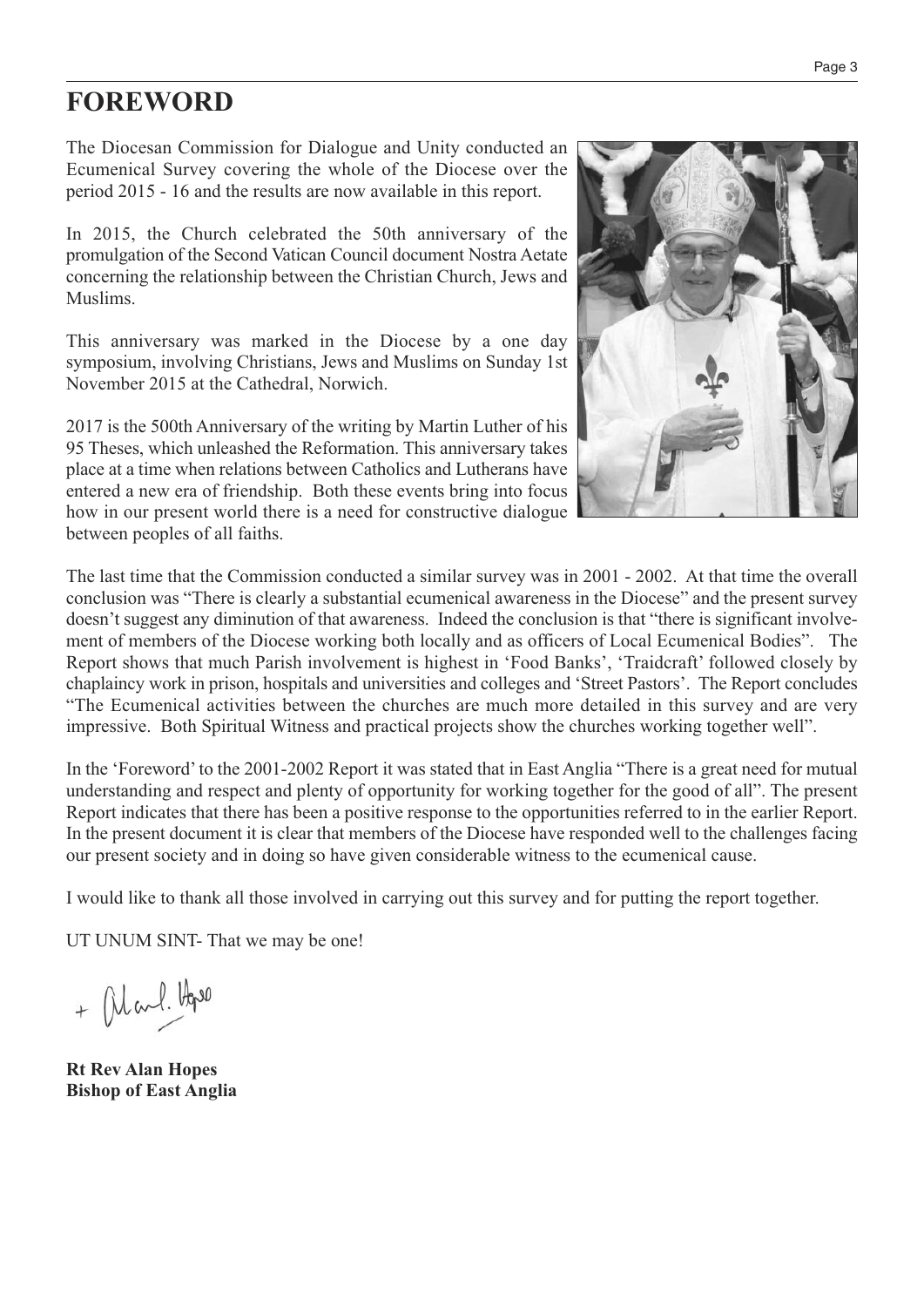# **Ecumenical Survey 2015 - 2016**

# **1a On which local Ecumenical body is your parish represented?**

- 38 Churches Together
- 9 Christians Together
- 9 Other Give details.
	- 2 Church Network
	- 2 Fraternal Meetings
	- 1 Women's World Day of Prayer
	- 1 Food Bank
	- 3 None
- **1b State the number of clergy and lay representatives from your church on the above Ecumenical bodies.**

124

**1**c.**What is the average number of meetings of the Ecumenical body per year?** 6

\*There were three NIL RETURNS to the questions in this section!

#### 2a Over the last five years have members of your parish community held any of the following offices:

- 15 Chairperson
- 6 Vice chairperson
- 9 Secretary
- 5 Treasurer
- 17 Member of the Executive
- **2b Over the last five years have members of your parish community served on any National Ecumenical body?**
	- 5 Yes
	- 3 No

#### **3 Are there regular clergy/minister meetings between other local churches? - Please list:**

Clergy Fraternal/meeting - from 1 to up to 6 times a year

Meet at Costa Coffee for prayer, lunch and planning

Occasional lunch and meeting

Prayer Breakfasts - Sudbury and Hadleigh- impossible for me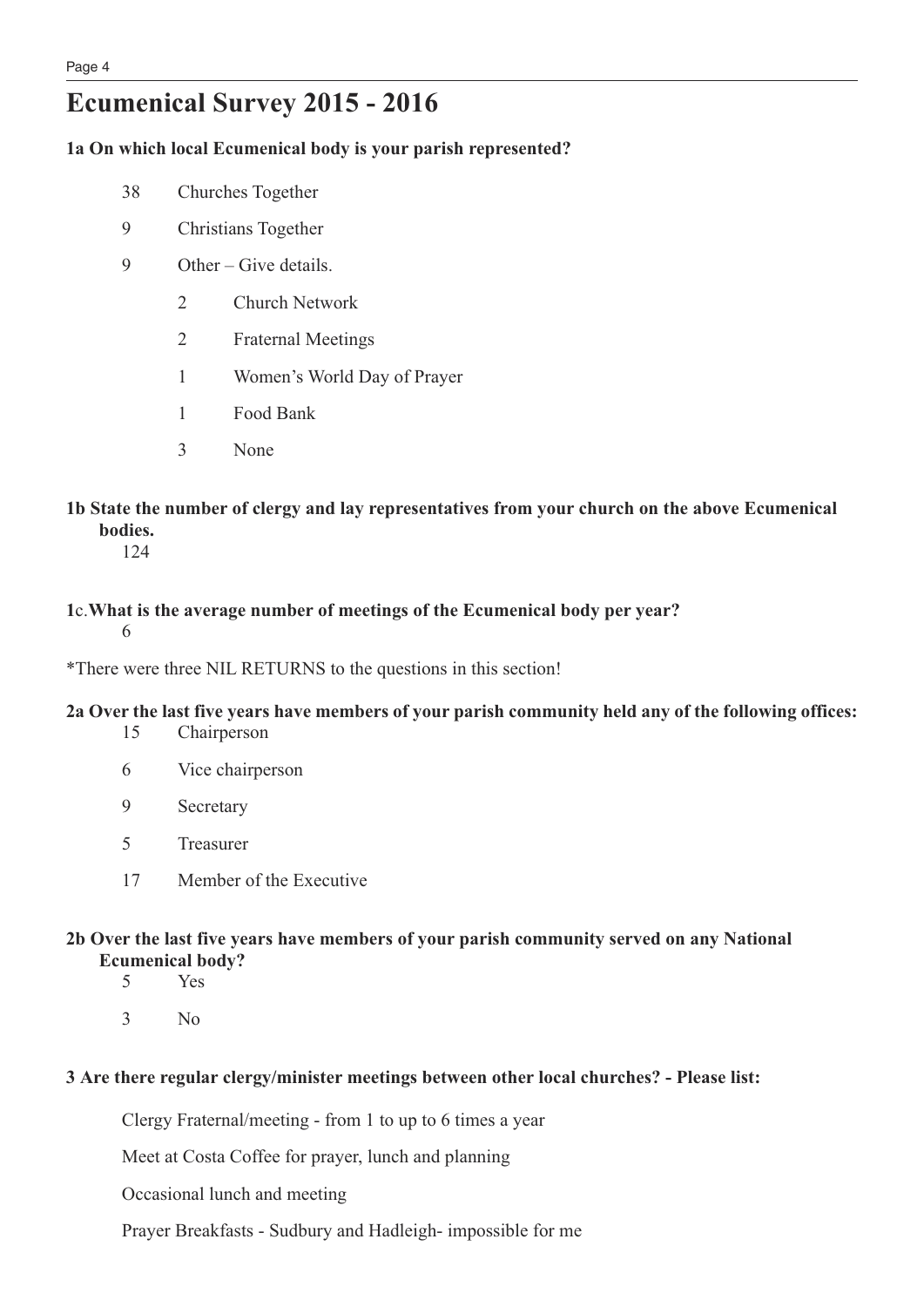Clergy Meetings lapsed- but local area based churches meet, plan, services and events Monthly meetings with RC, Methodist, Salvation Army Meetings with RC Baptist, Methodist, Walsingham Orthodox, Salvation Army Meetings with C of E , Baptist, Methodist, Quakers and New Wine Meetings with RC, Methodist, C of E, Congregational Church, Meetings with RC, C of E, Methodist, United Reform, Alive, The Hub Project

#### **4a Is your parish community in a covenant with another ecclesial community? - Give details please:**

- 3 Yes
- 33 No

Drayton, Taverham C of E,

Thorpe Marriot Ecumenical,

Today's Family Tree Life Church Drayton,

Taverham Evangelical.

With Churches Together Groupings - North Walsham, Aylsham, Wroxham and Hoveton.

Bungay dating back to 2000 but seems to be passé now - inter communion a problem.

No but privileged to use URC church for Mass

No but used to support a Tanzanian Community- now dissolved

#### **5 Does the parish take part in any other Ecumenical activities?**

| 3 | Social action |  |
|---|---------------|--|
|   |               |  |

- 14 Street/town pastors
- 40 Food bank
- 2 Open door
- 9 Night shelter
- 5 Soup kitchen,
- 8 Clothing making/bank
- 28 Traidcraft
- 4 Open the Book
- 18 Prayer group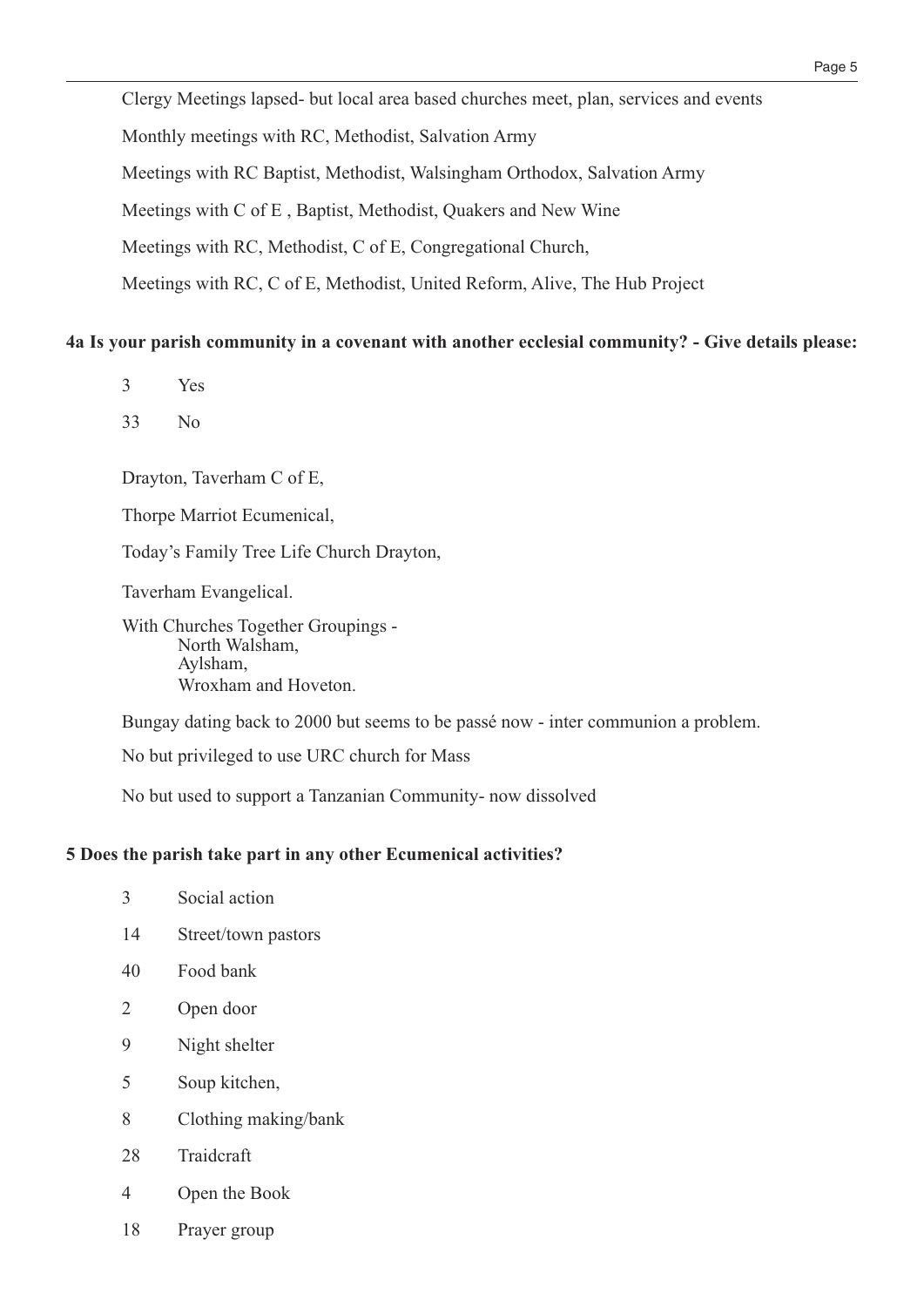| 11 |                | Bible study group                                                  |
|----|----------------|--------------------------------------------------------------------|
| 1  |                | Alpha Course discussion group                                      |
| 33 | Lent group     |                                                                    |
| 8  |                | Worship music group                                                |
| 15 |                | Hospital chaplaincy                                                |
| 17 |                | Prison chaplaincy, university/college chaplaincy                   |
| 5  |                | Hospice chaplaincy                                                 |
| 5  |                | Sea port chaplaincy                                                |
| 3  |                | Work place/industrial chaplaincy - please add any other activities |
|    | $\overline{2}$ | Service Chaplaincy                                                 |
|    | 1              | Eco Faith Network.                                                 |
|    | 1              | Lent Lunches                                                       |
|    | $\mathbf{1}$   | nil return                                                         |

\*This is a more detailed response than last time when only 1 reply came for Traidcraft and now there are 28! Both practical and spiritual witness is all very impressive. There is a much greater awareness of social action and working together

# **Do you take part in?**

- Remembrance Day Services,
- Advent services/events
- The Week of Prayer for Christian Unity
- Holocaust Memorial Day
- Lenten Activities
- Pentecost Events
- Meditation /Prayer Day
- Women's day of prayer
- Harvest

Pilgrimages - Please give details:

- Walsingham
- Lourdes
- St Walstan's Well
- Bamburg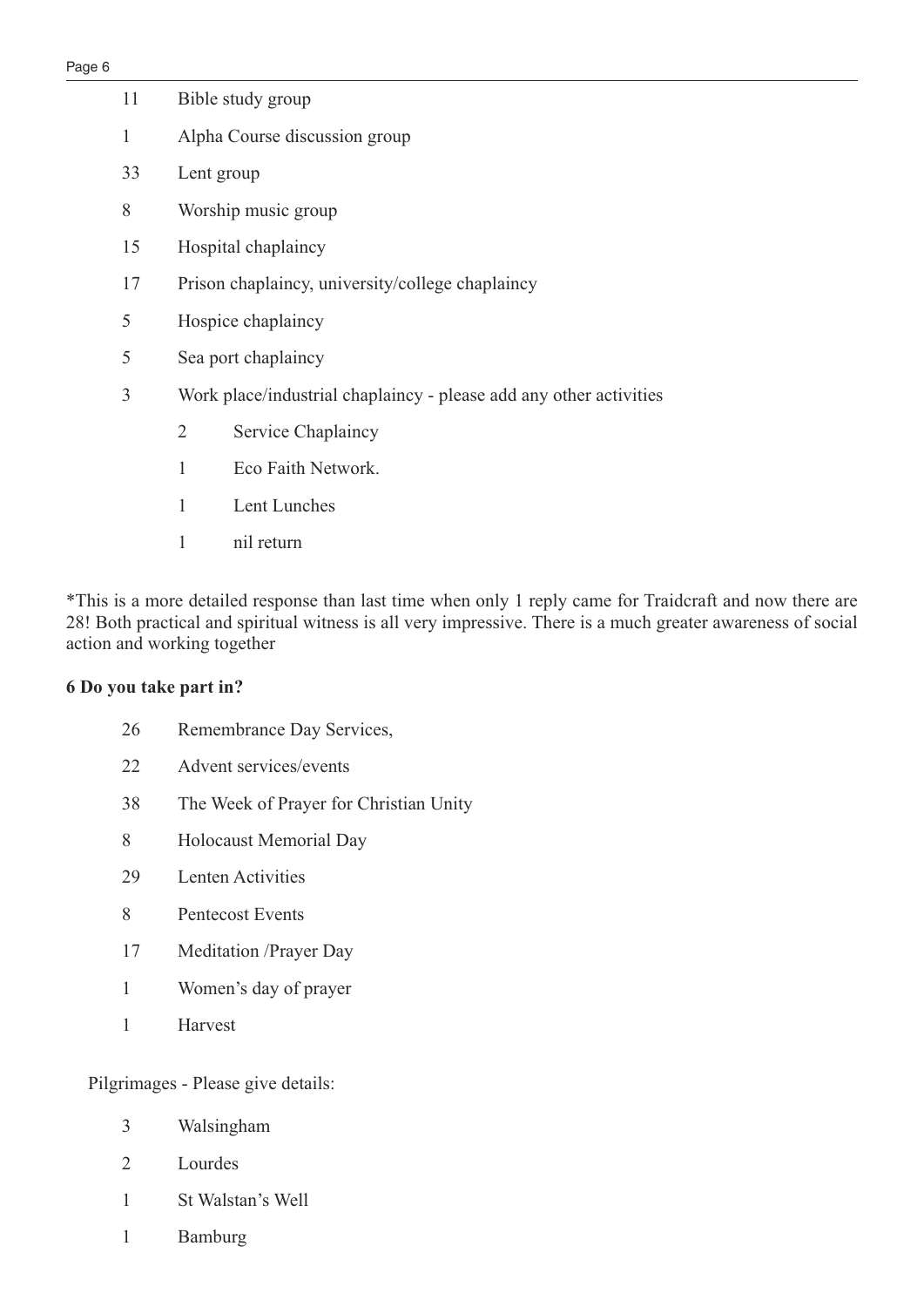- 1 Red Mount Pilgrimage with the C of E
- 1 Boulogne sur Mer
- 2 Israel
- 1 Taizé

# **7a Is there an exchange of pulpits during the Week of Prayer for Christian Unity?**

- 14 Yes
- 22 No

# **8a What is the proportion of Catholics to non-Catholics in your parish school?**

Catholics Ranged from 18% to 99%

Non Catholics Ranged from 1% to 82 %

#### **8b How many Catholics attend the local non catholic schools?**

Most replies were just guesses or unable to specify

21 Range 5-200

#### **8c Do you have access to them?**

- 16 Yes
- 18 No

**9a** Does your parish have a Youth/Young Adult Group? - Give details:

- 11 Yes
- 19 No
- 1 "Hope to start one ".

Examples: Kids for Christ, Youth for Christ, Altar Servers, Young people's choir, Informal Ablaze Mass

**9b** Are there any Ecumenical Youth/ Young Adult Groups locally? - Give details:

- 18 Yes
- 20 No

Examples: Baptist/C of E, Methodist/Cof E, "The Holy Hangout", Messy Church,

Beach Mission, FAYAP, Fun Day - City Centre Churches,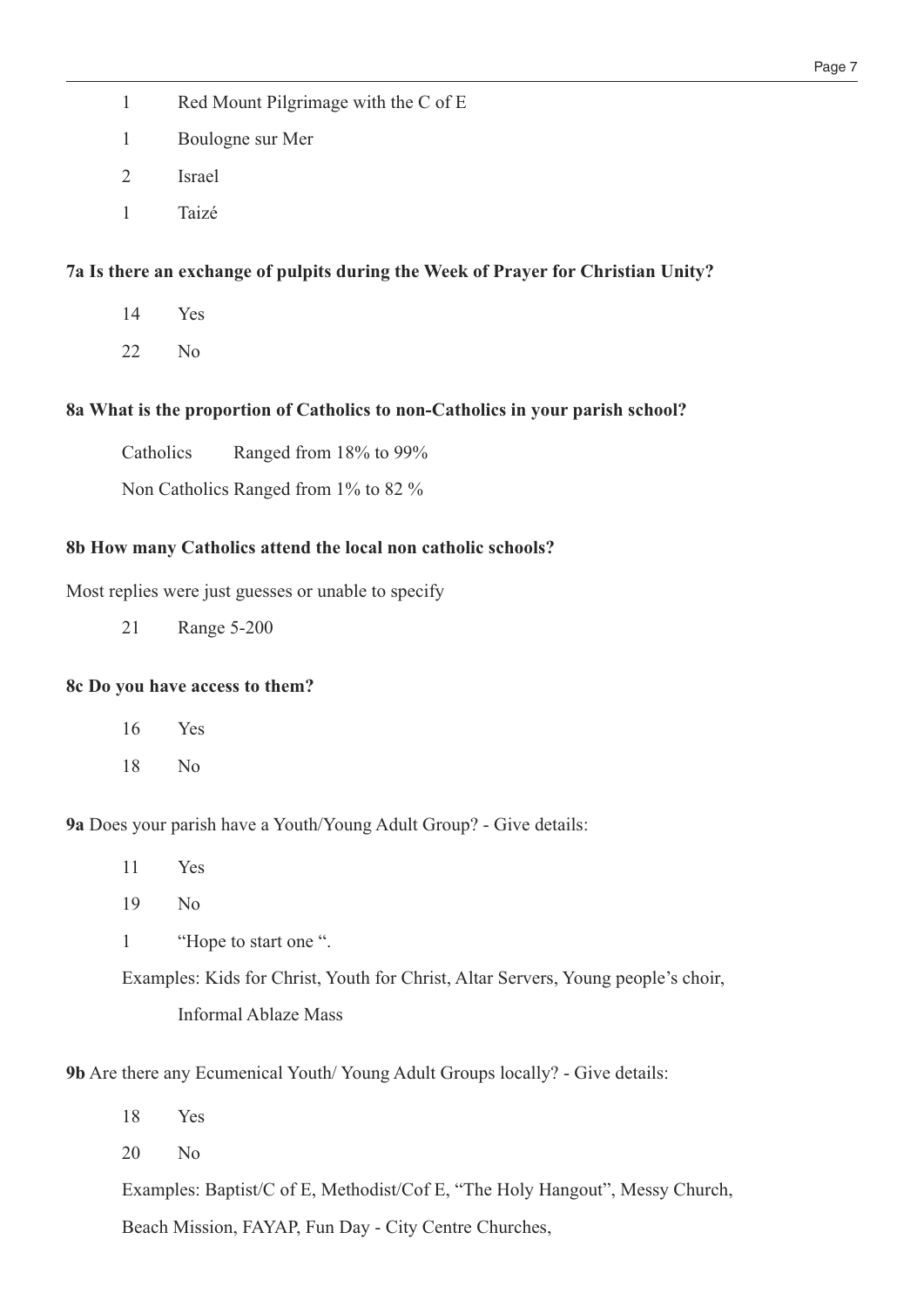"The Point", Youth Bus", Dance class run by a parishioner.

#### **What joint action leads to understanding of other ecclesial communities? – Give details:**

 Unity Services Easter Activities Advent Prayer Groups/Spaces Songs of Praise Women's World Day of prayer Social with Baptists Lunches Justice and Peace work Lent discussion groups Town Christmas Carol Service Inductions Fraternal Harvest Supper Bible Study Group Welcome given Town pastors Fairtrade VE Day Celebrations FEPOW – Far East Prisoners of War Healing Service

Meetings/shared activities

Nil Returns

# **How many of your congregation attend Ecumenical events and services?**

on average Ranged from 3- 50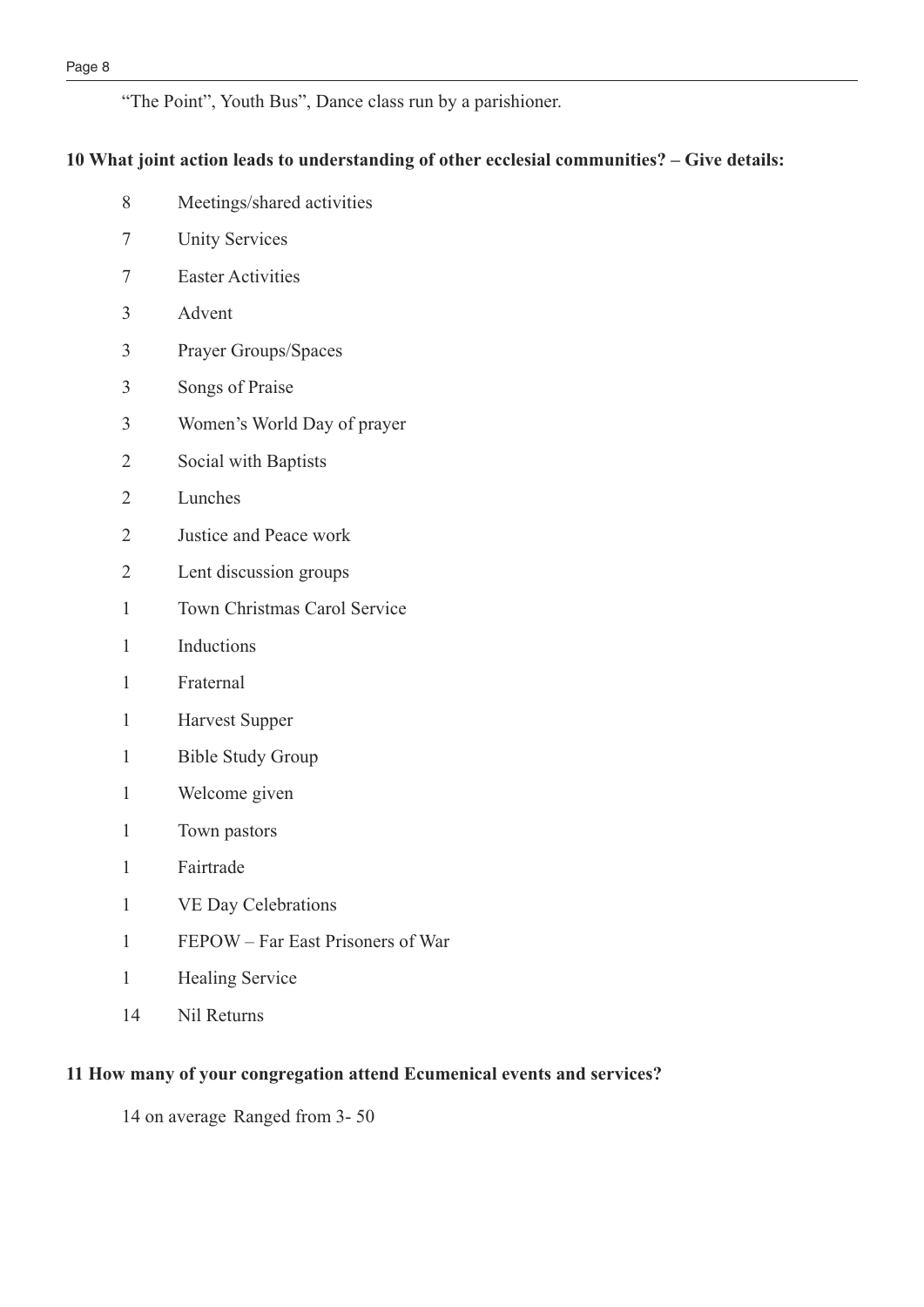#### Page 9

#### **Did you do something to mark 50 years since the Vatican II Decree on Ecumenism-Christian Unity – Give details:**

- 94% said "NO" or did not respond.
	- " No, doubt if they have ever heard of it
	- " Not as a parish, but individually answered a questionnaire"
- "Planned for later in the year"

"Mentioned in a Homily"

"No, but mentioned in a fraternal discussion in preparation for a Magna Carta Songs of Praise".

"Talks and inserts into the weekly bulletin"

#### **Which other Non-Christian religions are there in your parish?**

- Islam Judaism Hindu Jehovah Witness Buddhism Unitarian Church Sikh Jesus Christ of the Latter-day Saints Spiritualist Church
- Baha'i
- Pagan
- Hare Krishna
- Unspecified
- Inter religious unspecified.
- "No idea, I do not think any"

" Unsure, I don't think we have a mosque or Synagogue in our parish"

"A variety of faiths within prison and good relations with their leaders"

"There are individuals but no place of worship!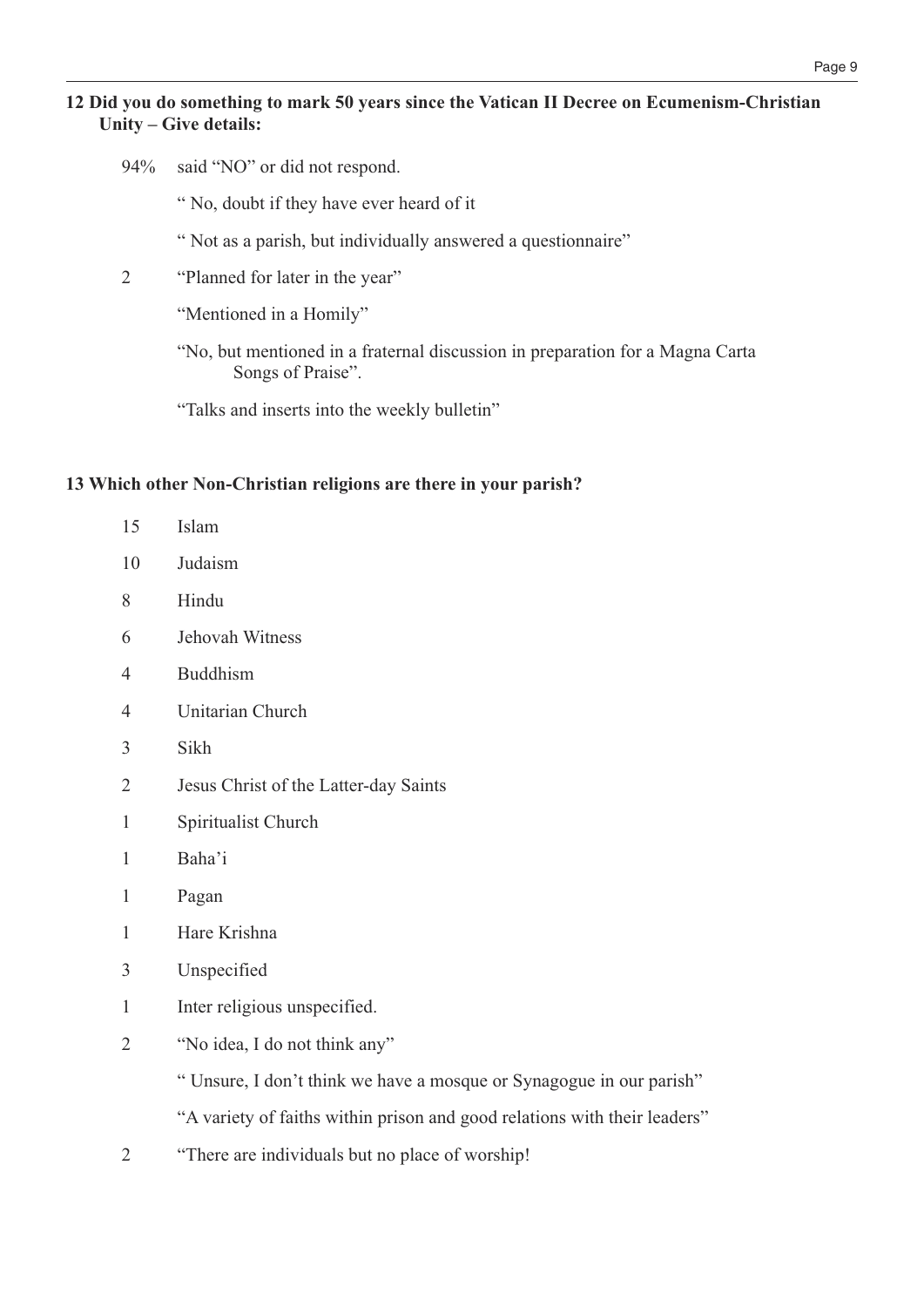Places of Worship include:

| Peterborough:           | 5 Mosques, 1 Temple, 2 Gurdwaras, No Synagogue - meet in a school.            |
|-------------------------|-------------------------------------------------------------------------------|
| <b>Coastal Deanery:</b> | 1 new Hindu Temple, 1 Mosque in a room above a shop, Baha'i meets<br>at home. |
| Norwich:                | 2 Synagogues                                                                  |

**14. Is there anything you would like to add?**

- 33% Yes
- 8% No
- 59% made no response

■ The comments reflected a good positive relationship with most of the other churches. There are some Churches from other denominations which do not participate locally.

■ Isolated rural communities and an aging population were mentioned too, however efforts are being made to get together to pray and socialise.

■ Some church leaders are lacking in enthusiasm and are unwilling to take on extra activities and dominate meetings. The laity feels frustrated by this and says it is a backward step.

■ Several mentioned that the Catholic schools are spread out and not easily accessible to all. Pupils have to travel a long way to a Catholic High School.

■ Mention was made of working with a Trust and being Governors of local schools- not Catholic.

■ Relationships with Interfaith groups are friendly. They tend to be in city areas but can be found all over the Diocese.

■ One very negative comment about another Christian Church!

# **Diocesan Commission for Dialogue and Unity Ecumenical and Inter Religious and Inter Faith Survey 2015-2016.**

#### **Notes:**

Two copies of the survey were sent out to all parishes so that the clergy and a lay person could fill it in separately.

The last survey was sent to Deaneries who asked each parish to fill it in. This was usually undertaken by the clergy.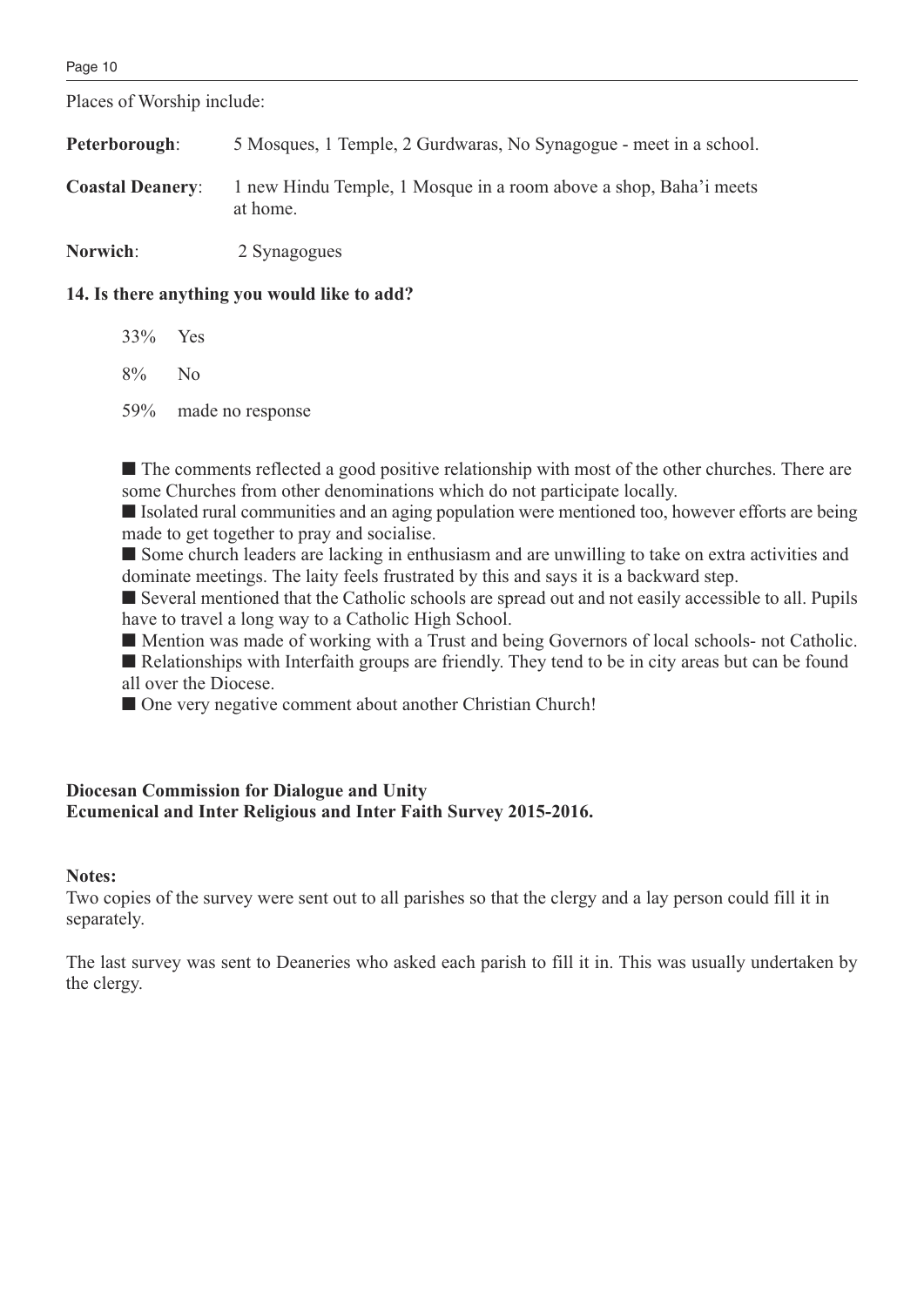# **Survey Summary and Commentary**

# **Here is a summary of the findings with relevant comments and comparisons.**

# **Question1-2b**:

■ Last time there was a 92% response to this question.

 $\blacksquare$  There were 127 people – 53 clergy and 74 lay people who acted as Ecumenical representatives over a 5 year period.

■ *Before*-17 people were Chairpersons, 15 held the position of Vice chairperson, 4 were Secretary, 2 were the treasurer with no one else on an executive.

■ *Now* the total was 124 with 15 as Chairperson, 6 as Vice chairperson, 9 as Secretary, 5 as Treasurer and 17 on the executives which is good.

■ This demonstrates there is a significant involvement of members of the Diocese working both locally and as officers of Local Ecumenical Bodies.

■ At the National level there are 5 people on National Bodies.

# **Question 3**:

■ Were there regular clergy meetings with other local ministers- 45% yes with 23% reporting no. The churches represented at these meeting depended on the locality and often involved a meal.

# **Question 4:**

■ *Before* the number of Covenants with other church community was 12 yes and 43 no. *Now* the number for yes is 3 and 33 for no with a lot of nil returns. Are these covenants broken, or the time period is finished, or do people not know about them?

# **Question 5**:

■ The Ecumenical activities between the churches are much more detailed in this survey and very impressive. Both Spiritual Witness and practical projects show the churches working together well.

# **Question 6:**

■ All these events are greatly improved in participation with the exception of the Holocaust Memorial and Pentecost events.

# **Question 7:**

■ The exchange of pulpits during the week of prayer for Christian unity has declined. It used to be 24 yes with nine no and is now 14 yes with 22 no.

# **Question 8a:**

■ There is a very big range here from 99% Catholics in one school down to only 20%. For non-Catholics in a Catholic School it is a similar range from 82% down to 1%. Immigrants and migrants are not asked or offered automatically the option of the Roman Catholic school in the area. There are a good number 19 of responses indicating there was no Roman Catholic school in their parish.

# **8b:**

■ Most were unable to give the number of catholic children attending non-Catholic schools the range was from 5 to 200 with the 21 just a guess or unable to specify.

#### **8c**:

■ 47% were able to say yes they do have access to the schools and 53% replied no.

# **Question 9a:**

■ There are roughly the same number of youth groups in parishes with 11 answering yes and 19 replying no, compared with 10 yes and 12 no before. These groups include kids for Christ, youth for Christ, altar servers, young people's choir and informal ablaze mass.

# **9b**:

■ There is however an increase in Ecumenical Youth groups with 18 stating yes These include "The Holy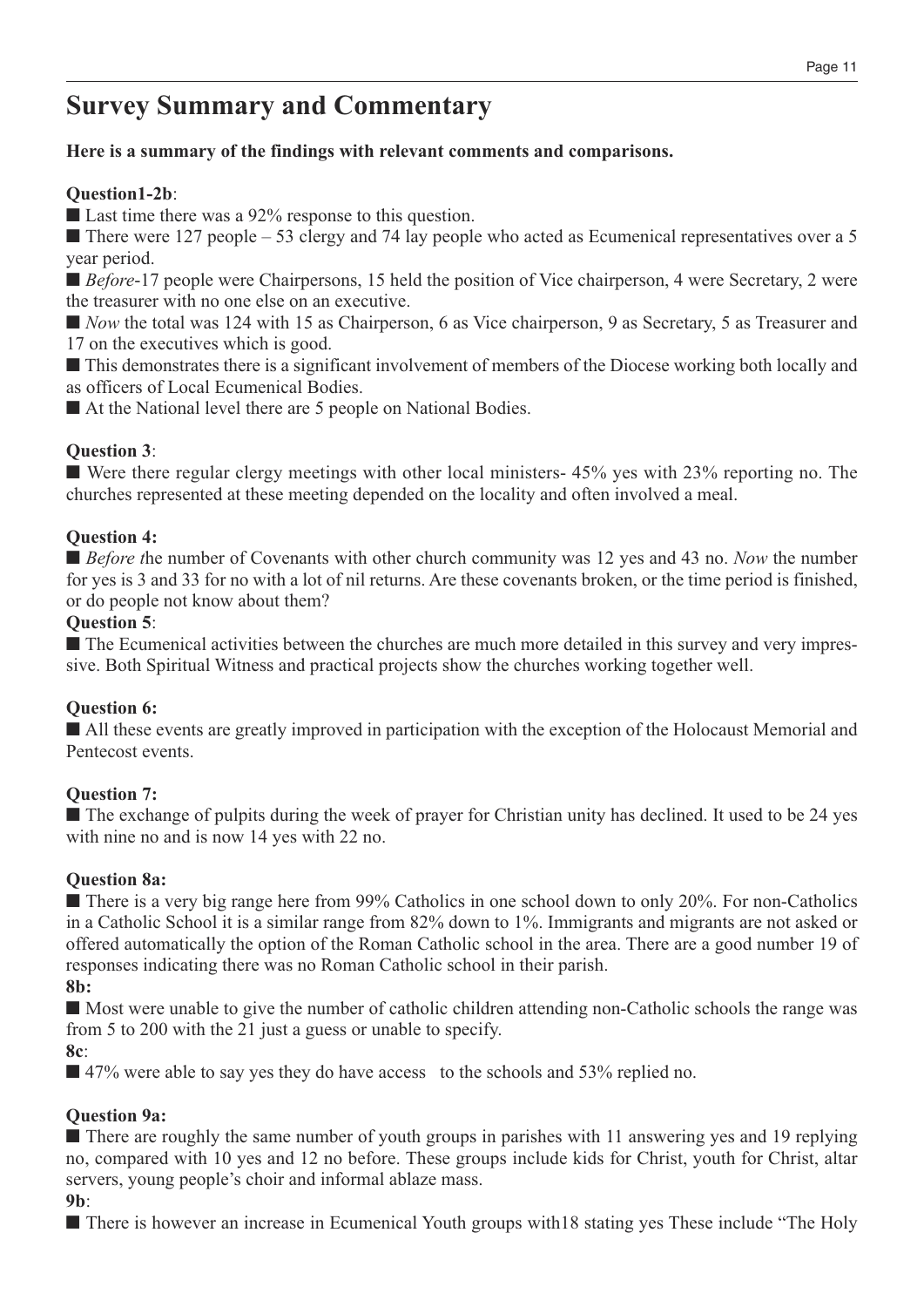Hang Out",, Messy Church, Beach Mission ,Youth Bus, a joint Baptist and Church of England Youth Group and FAYAP.

# **Question 10:**

■ Joint action which leads to understanding of other religious communities included-religious activities such as prayer groups, songs of praise, Town and Christmas carol service, harvest supper and a healing service. **S**ocial activities-included fair trade, justice and peace work, V E Day celebrations and FEPOW the Far East Prisoners of War association. There were however 14 nil returns on this question.

# **Question 11:**

■ The average number in a congregation attending ecumenical events and services was 14. The range was from 3 to 50 people in any parish. Those that responded with a percentage the range of people in the congregation attending ecumenical events was 1 to 30%.

# **Question 12:**

■ Only 6% celebrated the 50 years since the Vatican II decree on Ecumenism -Christian unity. It was mentioned in a homily or in the weekly bulletin and 2 events are planned for later in the year.

# **Inter Faith Section Questions:**

# **Question 13**:

■ There were 13 non-Christian faith religions identified in various parishes. The major responses indicated Muslim 15, Jewish 10, and Hindu 8.

■ There are only about a dozen places of Worship identified in the Diocese.

# **Concluding remarks:**

# **Question 14**:

■ 33% of the replies wanted to add further comments. Most of the comments reflected a good positive relationship with the other Churches.

■ The laity in some cases felt frustrated by the lack of enthusiasm of some church leaders to engage more and felt the clergy dominated meetings.

■ The long distances pupils have to travel to a Catholic High School was highlighted. The Primary Schools too were spread out over the Diocese and not accessible to everyone. It was good that local Catholics were working and supporting local schools too as teachers and governors.

■ Inter faith groups were friendly, mainly found in urban areas but found throughout the Diocese.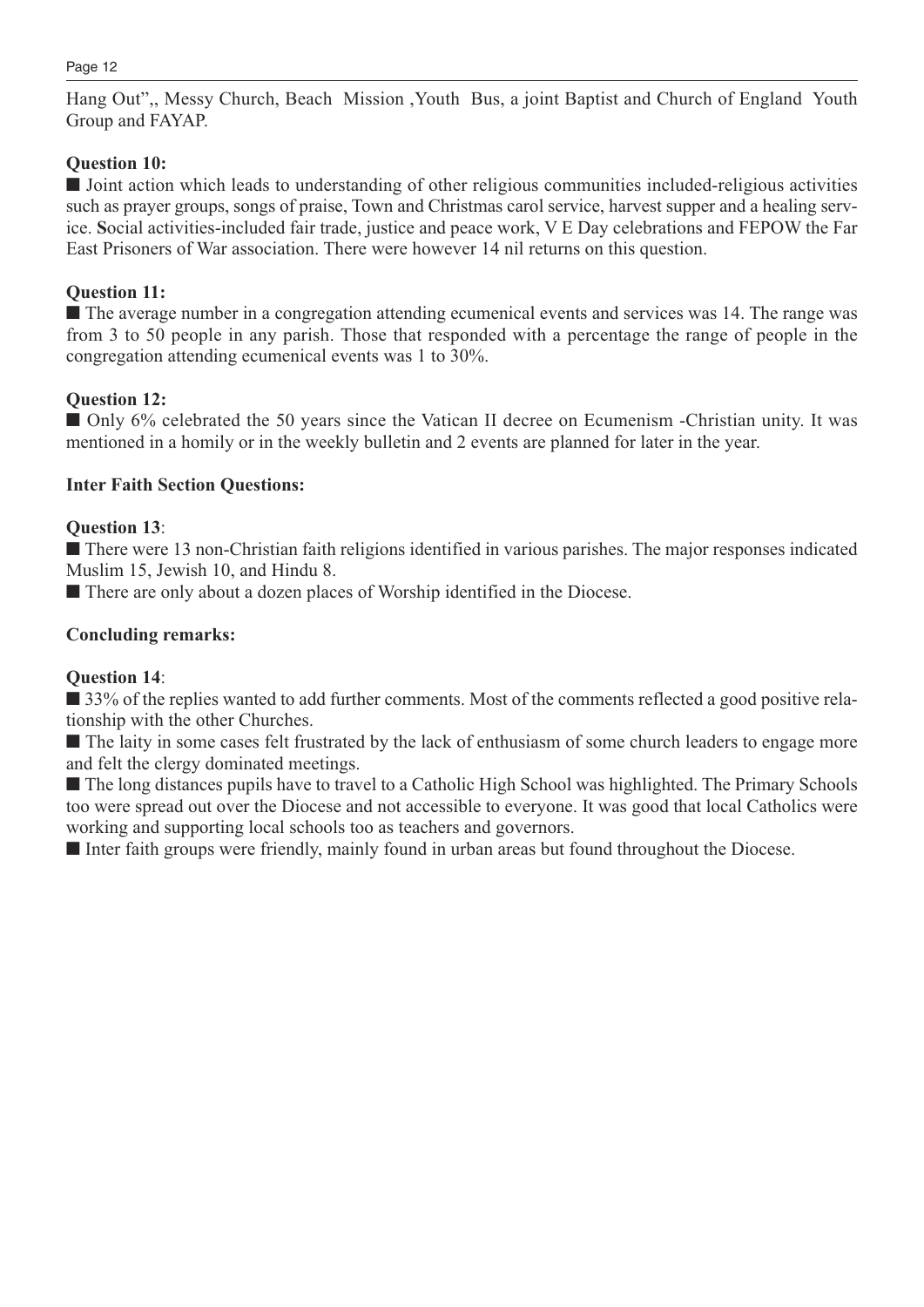# **Thoughts from a County Ecumenical Officer**

The Cambridgeshire Ecumenical Council (CEC), which employs me as the part-time County Ecumenical Officer (CEO), is what is known as an Intermediate Body (IB), which were set up throughout England in the early 1990s following changes to ecumenical structures at national level.

CEC has a core membership taken from the major denominations in the county – Anglican, Baptist, Methodist, Roman Catholic, Salvation Army, Society of Friends (Quaker) and URC. In addition representatives from the Congregational Federation, Lutherans, Orthodox and others sometimes attend meetings. Church Leaders or their representatives meet together privately one or twice a year. Four of Cambridgeshire's Church Leaders (the two Anglican Bishops of Ely and Huntingdon, the Quaker 'church leader' and the URC Eastern Synod Moderator) live within the county, which can be extremely helpful. The executive arm of CEC is the Standing Committee, which comprises CEC's Chair, the Denominational Ecumenical Officers (DEOs) and the CEO. This group meets three or four times a year and is in close contact between meetings.

One of the original tasks undertaken by IBs was as 'Sponsoring Body' to Local Ecumenical Partnerships (LEPs) and CEC therefore has oversight of the LEPs in Cambridgeshire, in particular those with single congregation or covenanted partnership status. Supporting LEPs is a key role for the CEO, and I am in regular contact with most of ours. It should be noted, however, that not all LEPs need or look for the same kind of oversight, and some of them now have little need of direct support from a CEO or IB.

Catholics are, of course, unable to be full partners in single congregation LEPs but in two of them (Bar Hill and Cambourne) Mass is celebrated on a Saturday evening (served from Our Lady and English Martyrs): there is a covenant between the Catholic community and Bar Hill Church and it is hoped that the existing good working relationship at Cambourne can be further developed. In addition, Geoff Cook is a member of the support groups for Bar Hill, Cambourne and Whittlesford/Pampisford (which he chairs) LEPs. The Chaplaincy to People at Work also has LEP status and Bishop Alan is one of its Patrons.

Another key role for a CEO is maintaining links with CT groups: these are present in all the market towns and some of the larger villages across the county. CEC, unlike other IBs, has never adopted a membership structure for CT groups and this has had the disadvantage that it has been impossible to establish a really strong network. This means that it is difficult for me to know exactly how widespread Catholic involvement is, but there seem to be some surprising gaps and it would be good to think that in the future even more encouragement could be given to Catholics to participate in local ecumenism.

Beyond LEPs, CT groups and other clearly ecumenical groupings a CEO's job description may hold some surprises - I had not anticipated that representing CEC (and indeed 'Faith Groups') on bodies such as the Local Strategic Partnership or the Resilience Forum, for example, might fall within my remit! Moreover, a major priority for ecumenical working in recent years is the issue of faith provision in areas of new housing. Cambourne has grown fast and more houses are now planned both east and west: major developments are coming in Alconbury Weald, near Huntingdon, Northstowe (north-west of Cambridge off the A14), where after years of stop and start building has finally begun and North West Cambridge (a major University of Cambridge development). A new town is planned near Waterbeach, a large development is proposed on land at RAF Wyton and there is also significant new build continuing around Cambridge, Ely and St Neots in particular, to say nothing of smaller builds wherever developers can find land. CEC and CT groups are attempting both to secure faith provision and to contribute to the development of community in these places, but it is not an easy task. Geoff Cook chairs Shared Churches (Ely) Ltd., which is the vehicle used by the mainstream churches in Cambridgeshire for the provision and ownership of shared church buildings where this approach is possible. It has to be said, however, that it is not likely in the current financial climate that any denominations, separately or together, are in a position to build the number of new churches that will be needed and so creative and flexible working around the issues is required.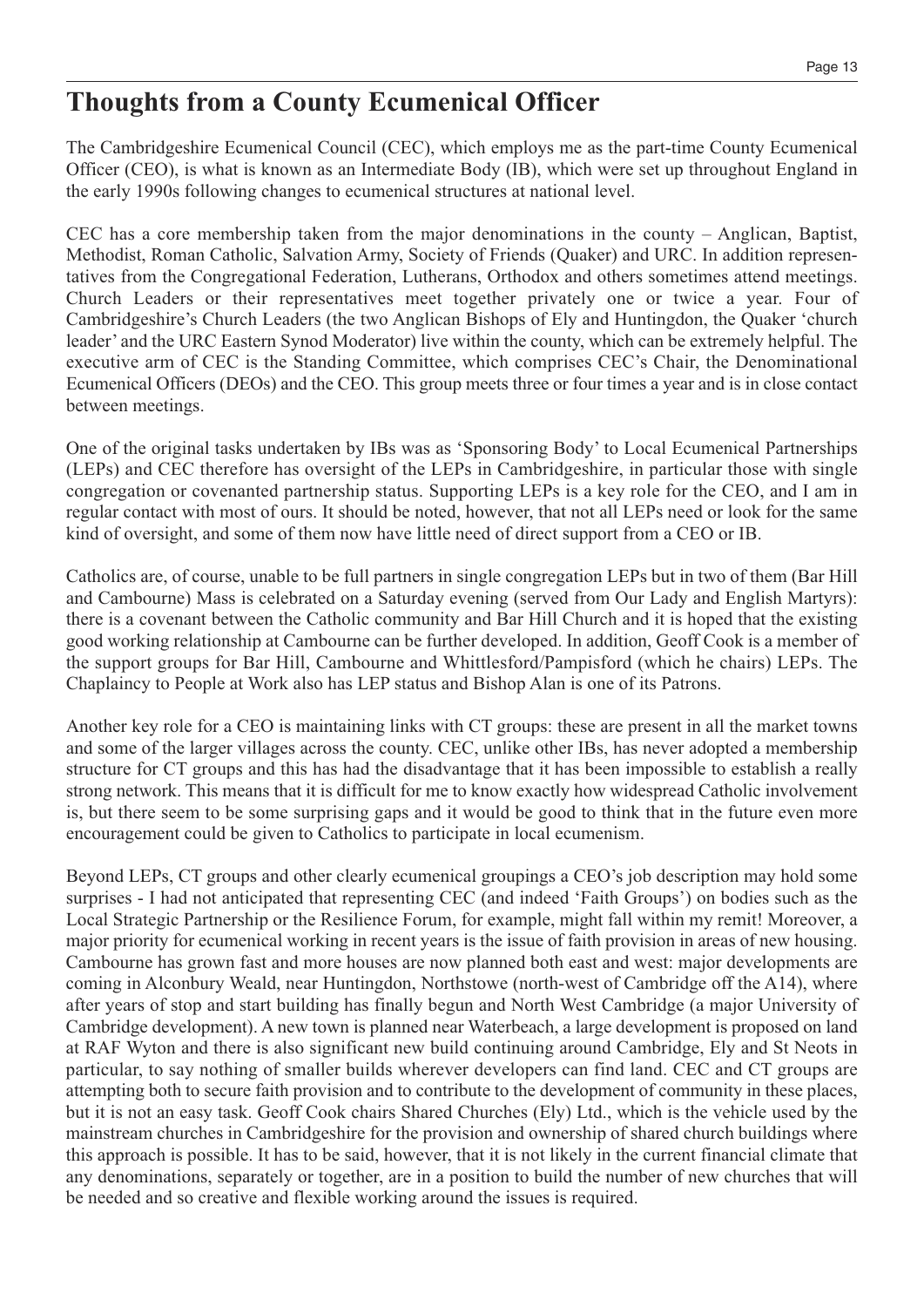One area of ecumenical working that has been increasing in recent years is joint action on social justice issues, and this has seen the establishment of foodbanks, money advice centres, credit unions, refugee support groups and similar groupings in many places. These are all areas in which people of faith (and indeed no faith) can work together in their local context 'for the common good' and the Catholic Church's strong history of social teaching and actions supports this practical way of helping people who are in difficult, sometimes desperate, circumstances. It has the advantage for many people (non-Catholics as well as Catholics) that the 'difficult' issues such as Eucharistic sharing are not in the forefront while working together to help others reflects the gospel message in a very clear way.

Another area of increased importance is that of inter-religious dialogue, and the Dialogue and Unity Commission's Inter Religious sub-group works hard to encourage closer contact with other faiths in whatever ways are practical and permissible. The event held at St John's Cathedral in November 2015 to celebrate the fiftieth anniversary of the Vatican II document 'Nostra Aetate' is one example of this.

More formally, Churches Together in England is working to produce 'A New Framework for Local Ecumenism': this is a 'work in progress' at the moment, but it is hoped that it will enable more creative and flexible ways of ecumenical partnership in the future that will better reflect the current ecumenical landscape.

**Priscilla Barlow County Ecumenical Officer, Cambridgeshire December 2016**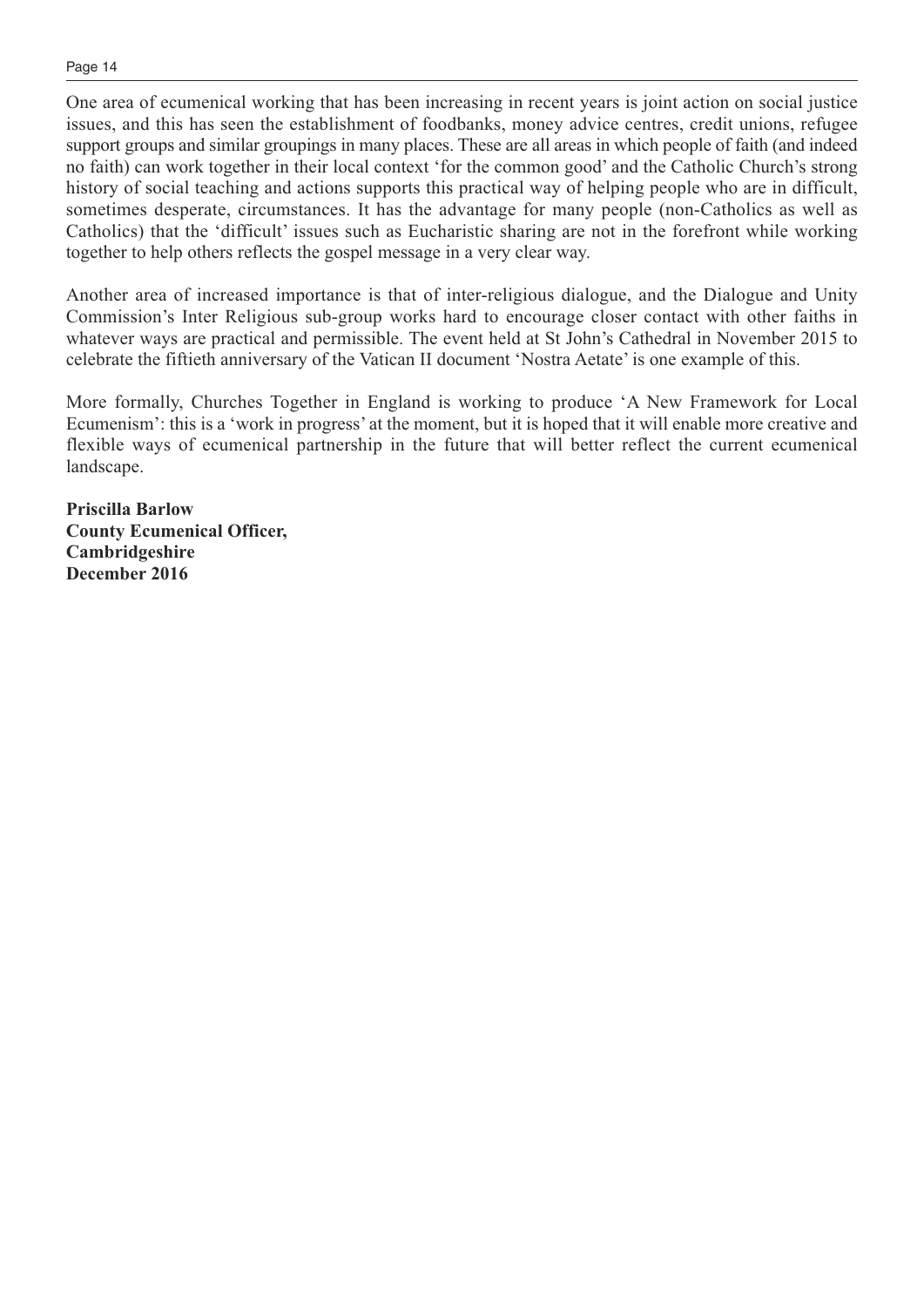# **The work of the East Anglian Diocesan Inter Religious and Inter Faith Sub Committee of the Commission for Dialogue and Unity**

# **Composition of the Sub Committee**

# **Who we are?**

■ We are a group comprised of representatives from each of the Deaneries of the Diocese, although at present there are vacancies for the Bury St Edmunds and Ipswich Deaneries.

■ The current members are Brian Keegan (Coordinator), Sean Finlay, Priscilla Barlow and Mags Bulmer.

# **How we operate?**

■ Our group members join and participate in the work of the existing Inter Faith Groups where they exist i.e. Cambridge, Norwich, Peterborough and Wisbech.

# **What do we do?**

■ We participate in events organised nationally by the Bishops Conference.

We receive greetings for Faith Groups from the Vatican via the Bishops Conference on their significant days of celebration i.e. Yom Kippur. Katharina Smith-Muller, the secretary to Archbishop Kevin McDonald the Bishops Conference Bishop responsible for Inter Religious Dialogue also sends suitable bidding prayers for these occasions which are passed onto Parishes for them to use.

■ We have met with the Diocesan Directors of Education and Youth service to share ideas about promoting Inter Religious Dialogue and discuss cooperation.

■ We have organised events.

▼ In 2008 we organised for the British Version of the Global Ethics Exhibition to be displayed in Our Lady and the English Martyrs Cambridge, St John's Cathedral in Norwich and Peterborough Cathedral. Local Faith Groups and dignitaries attended these events to help communities across East Anglia to understand the common aims of the major religions.

▼ In 2012 we sought and obtained money so we could purchase our own copy of the Global Ethics Exhibition complete with display boards.

▼ We have lent on free loan our copy of the Global Ethics exhibition to several schools in the Diocese including St John Fisher in Peterborough, St Mary's in Lowestoft as well as various Inter Faith Groups including Huntingdon, Wisbech and Peterborough.

▼ 2015 we organised a seminar in St John's Cathedral to celebrate the 50<sup>th</sup> anniversary of Nostra Aetate. Archbishop Kevin McDonald from the Bishops Conference spoke on behalf of the Catholic Church in England and Wales, Dr Jonathan Gorsky on behalf of the Jewish Faith and Dr Musharraf Hussain the Muslim Faith. The seminar was attended by over 100 people including local faith groups and civic leaders.

▼ In 2017 we are planning to organise an Inter Faith Pilgrimage to Walsingham.

# **Brian Keegan November 2016**